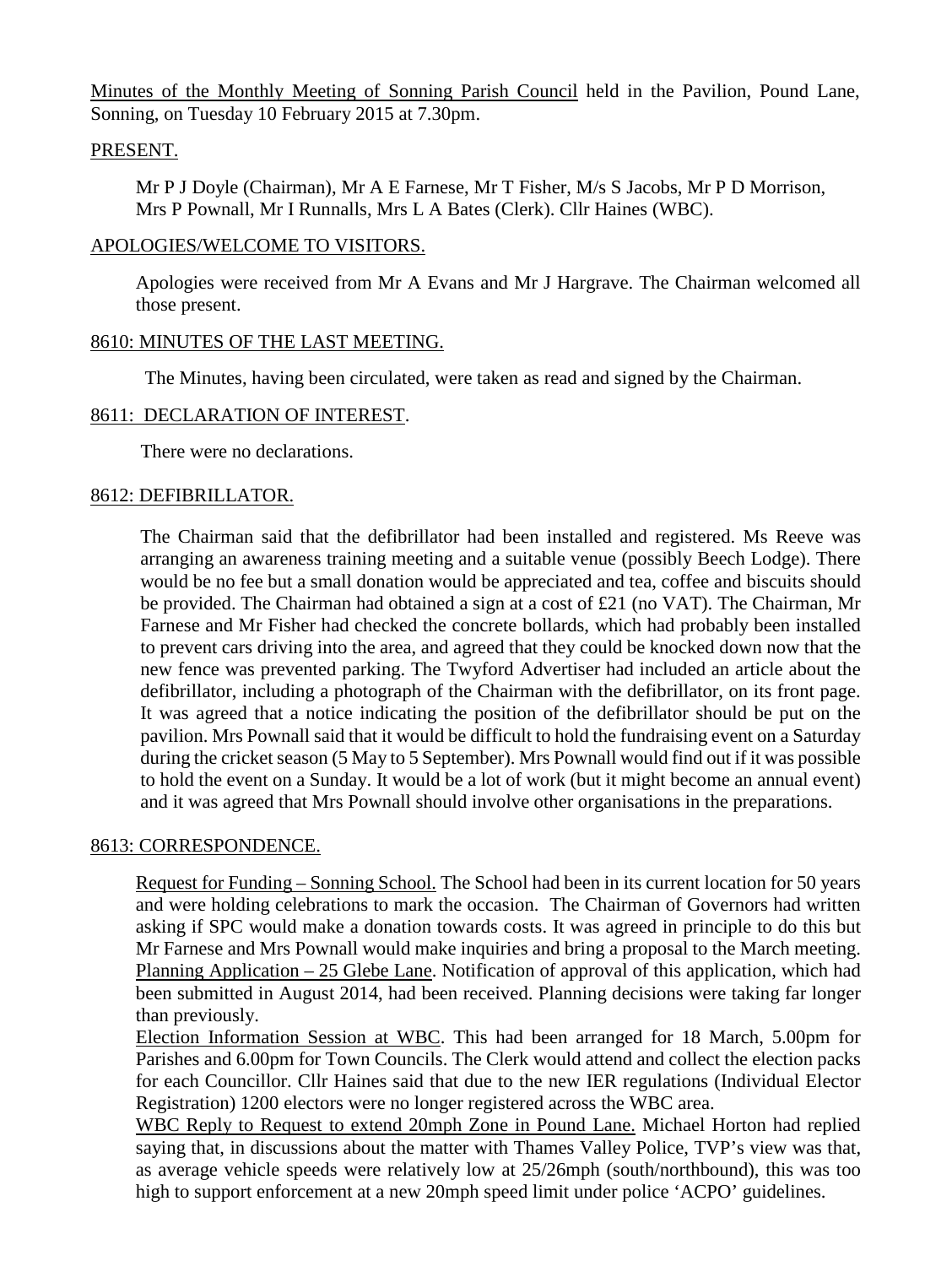### 8613: CORRESPONDENCE (Cont'd).

The local Police Inspector was of the view that speeding (and road safety) was not at a level that warranted enforcement and was more concerned about the impact of school parking on traffic flows. WBC however felt that the school parking helped to keep vehicle speeds low at school times. Mr Horton had also referred to the speed humps. Both the police and he agreed that the speed humps in Pound Lane were not as effective as those in Thames Street, but they wouldn't support any additional speed humps. Any works to, 're-profile', the existing humps would involve resurfacing across the full width of the road and a possible road closure. As this might have a significant impact it would be better combined when the road was next resurfaced as costs would be shared. However no resurfacing was currently planned so the situation should be revisited the next time Pound Lane was due to be resurfaced.

Planning Training 18 March. Mr Fisher was to attend this and anyone wishing to join him should inform the Clerk.

Sonning & Sonning Eye Society. The Society had written to say that they were planning to refurbish the 'Sonning Gates' in Sonning Lane using funding from the Scarecrow Committee. Pensions Regulator. The law on workplace pensions had changed and every employer who had one or more staff had to enrol those who were eligible into a workplace pension scheme. SPC were required to nominate a contact and it was agreed that this should be the Clerk.

### 8614: PLANNING.

The Chairman said that Mr Driver had raised questions about the 'poly tunnel' on Sonning Farm and if planning permission was required. Reading University had pre application discussions with WBC in 2013 and they had applied for and obtained planning permission in August 2014. The applicants had submitted an extensive Landscape and Visual Impact Assessment and a hedgerow planting scheme was specified which had already been implemented together with fencing. The Parish Council had supported the application. It was agreed that the Clerk should reply to Mr Driver, providing this information.

Neighbours had employed a Planning Consultant to assist them in their objections to the Birchley scheme. WBC would be refusing the application and it remained to be seen if an appeal would be lodged. South Meadow Cottage was still ongoing. An application to install new wooden gates at Sonning Court had been submitted and an objection had been made on the grounds that there was insufficient room for vehicles to pull in. The gates would be 14 yards from the curb allowing plenty of room for waiting vehicles. Excavations for the second driveway at the Fire Station had begun and appeared to be complying with the planning permission. The Chairman and Mr Farnese had met the August Field developer, who now owned the Acre Field site as well, regarding new August Field plans for seven houses. There had been no pre-application consultation with WBC and the developers would build out their existing permission if the new plans were refused. It was understood that the Sonning Society would meet the developers on 15 February. Details to comply with conditions for the gravel extractions at Caversham Quarry, Sonning Eye, had been submitted to OCC. The S&SE Society had objected to the size of the proposed signs for the 'No Cold Calling' proposal. The Chairman had ascertained the size, which was approximately, 1ft by 1ft. Mr Hart said there was concern about the wording. Cllr Haines said there was an application for 25 houses off Park Lane in Charvil, which Charvil PC were objecting to. The Chairman said that SPC had not been consulted. Cllr Haines said that WBC had successfully negotiated one of the most expensive CIL in the area. The CIL process was less onerous than the S106 process.

The following applications were ongoing: 100 Thames Valley Park Drive (A/2014/1668): 100 Thames Valley Park Drive (CLP/2014/1606): South Lodge Sonning Lane (F/2014/1832): Birchley Old Bath Road (F/2014/1879**):** The Sharrow Parkway Drive (F/2014/2063):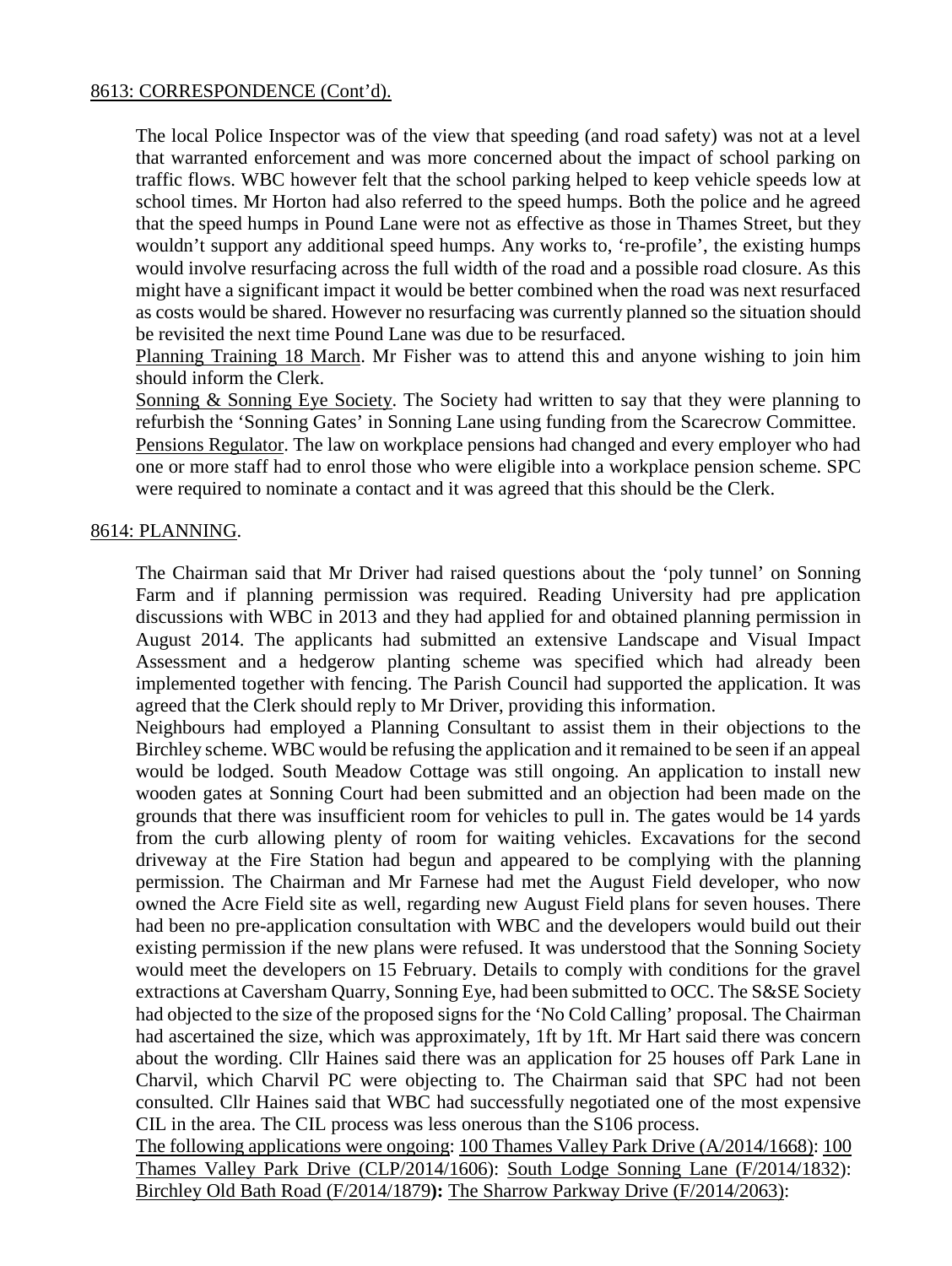## 8614: PLANNING (Cont'd).

St. Andrews Church (NMT/2014/2083): St Andrews Church (C/2014/2110): Reading Blue Coat School (F/2014/2116):: 33 Little Glebe (F/2014/2285): 29 Sonning Meadows (F/2014/2444): Holme Park Sonning Lane (RBCS) (F/2014/2319): Sonning Court, Thames Street (F/2014/2617): South Meadow Cottage (CLP/2014/2379): King George V Playing Field (F/2014/2804). Erection of a detached cricket score box

The following applications had been approved: 25 Glebe Lane (F/2014/1874).

The following applications had been refused. None.

The following new applications had been received. 7 Old Bath Road (CLP/20150128). Certificate of lawfulness for the proposed erection of detached outbuilding: Sonning Court Thames Street (F/2015/0165) Part retrospective application to erect gate posts and erection of new timber gates to The Red House, Falcon House, Falcon Cottage, Manor House, Hobbs House and Sonning Court: Homelea Sonning Lane (F/2015/0040). Widening of vehicular access drop kerb by 2.5m.

## 8615: CONSERVATION ASSESSMENT.

The Chairman said that this should be ready by mid-February.

## 8616: QUESTIONS FOR BOROUGH COUNCILLOR.

Mr Farnese said that he understood that there was £12M of S106 in the WBC coffers, was there any chance of Sonning receiving any of this. Cllr Haines said there was not a lot for Sonning. The Chairman explained that most of the gillies in Sonning were blocked. Eddie Napper had said on 5 January that three had been cleared and that the rest would be cleared within 28 days but nothing had happened. Cllr Haines said that WBC had to make savings of £7m, Sonning was not the only parish likely to be affected. Mr Farnese said that the drains in Sonning were Victorian and very poor and could create dangerous conditions in bad weather. Cllr Haines agreed that the drains were very poor but WBC had to decide on a case by case basis. The Chairman said that gullies were the main problem, they were all silted up and Mr Napper did say that they could be done. Cllr Haines said that lots of new buildings were being erected in the Borough and the situation was worse in other areas. Mr Fisher said that there had been discussions about a new bridge but David Nimmo Smith was now saying that there was no funding. The Chairman said that £250,000 had been earmarked to investigate a need for a bridge. Cllr Haines said this cost was being shared by the four authorities involved.

### 8617: PARISHIONER QUESTIONS.

There were no questions.

### 8618: WEB SITE.

Mrs Hicks had the passwords for the SPC Facebook page and would like to pass the responsibility on to a Councillors to update. The Clerk would ask Mr Gilmore if he would be prepared to do this and Mrs Pownall said that she might consider it if not.

### 8619: FINANCE.

- a) Report. The Clerk had prepared a report which was noted.
- b) Payment of Accounts. Mrs Pownall proposed accepting the following payments, Ms Jacobs seconded and this was unanimously approved.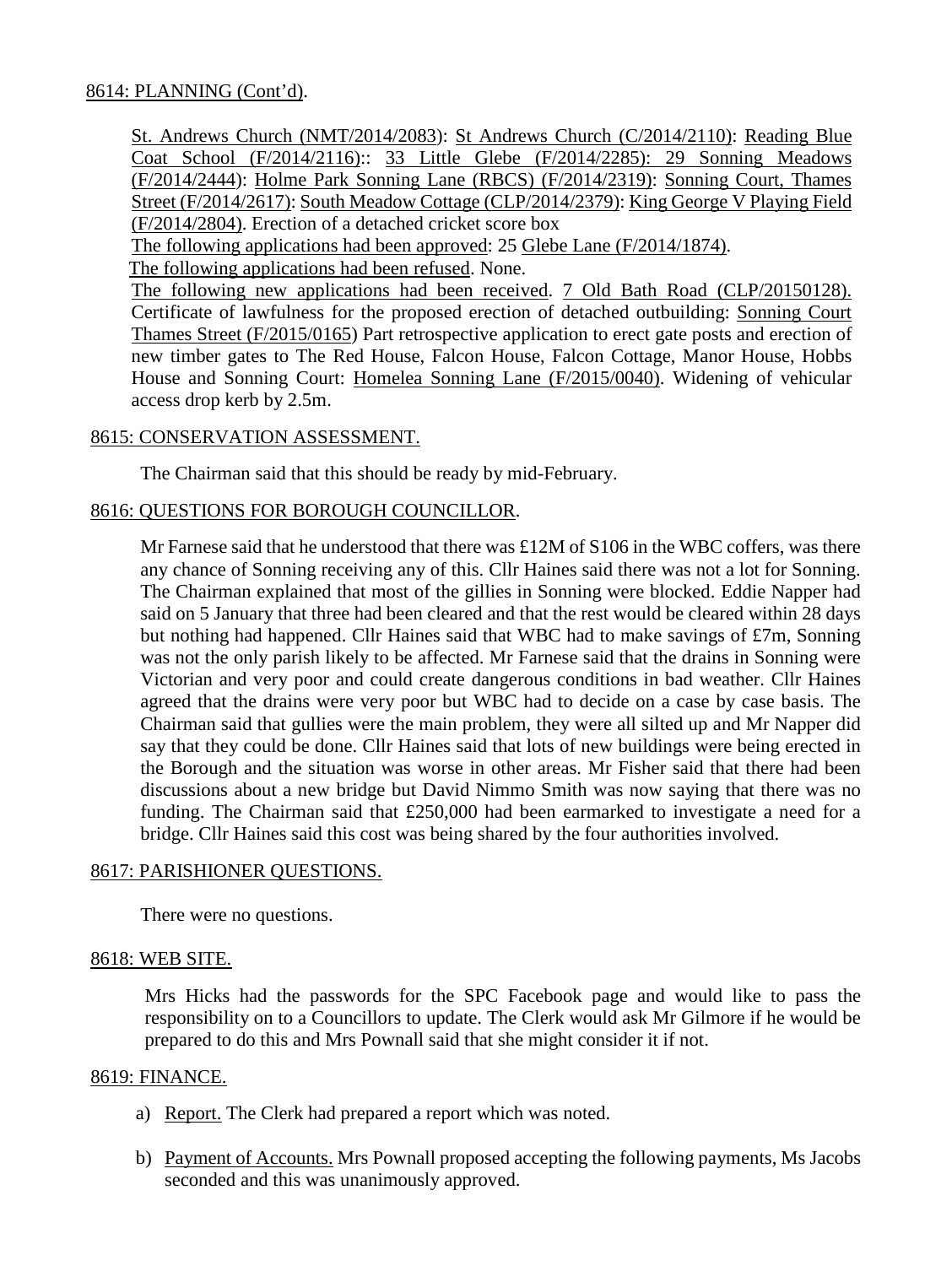#### January

| NJH Electrical - Install Defibrillator                 | 111.71  |
|--------------------------------------------------------|---------|
| SSE Enterprise – St Light Repairs 39.50: M'tnce 727.92 | 767.42  |
| Mrs R Hulley – Litter part Nov + Dec                   | 218.75  |
| Inland Revenue $-$ Tax                                 | 181.85  |
| Henley Contracting – Cut SLTC Hedge                    | 725.00  |
| Sonning Landscapes - Mow Wharf 26.00 Cut Willow        | 51.00   |
|                                                        | 2055.73 |

## 8620: PROPOSALS FOR QUEENS JUBILEE

Mr Fisher and Mr Hargrave were continuing to seek further contributions for the lighting.

## 8621: HIGHWAYS.

In the absence of Mr Evans and Mr Hargrave there was no update. Mr Runnalls said that he had been overtaken by two cars in Pound Lane. Cllr Haines said that the police did monitor the average speed in Pound Lane but, although there was pressure to keep the speed to 20mph, this might not always be possible. The Chairman said that the speed humps were not effective. Cllr Haines said that if the humps were more than 400mm high cars could damage their exhausts and WBC were no longer introducing speed humps but were using chicanes. The Chairman said that the cameras on the bridge were not monitored but were trackers. One or two overweight lorries were still using Sonning bridge. Cllr Haines said that there would be problems for the gravel lorries if Henley became pedestrianised as Reading bridge required repair. Discussions were continuing on a third bridge and Cllr Rob Wilson had said that a new bridge could begin in 5/7 years. The Chairman said that Gareth Wiseman had arranged for the large potholes to be repaired. The Clerk would chase Mr Napper about clearing the gullies.

### 8622 RECREATION AND ENVIRONMENT W.G.

- a) Report. Mrs Pownall said that she had been monitoring the football situation. There were few players the first week and there was plenty of room on the second week. The two team leaders had had discussions with each other.
- b) Safety Checks. Mrs Pownall had checked the exercise equipment.
- c) SCC Scoreboard & Safety Report. No decision had been made on the planning application. The safety survey had essentially recommended that no further improvements were made, including to the fencing, except for perhaps some notices. Mr Farnese said that the existing fence should be repaired and perhaps raised by 2ft or 1metre. The Chairman agreed to speak to Henley Contracting as he understood they undertook fencing work.
- d) Dog Bin Pound Lane. It was agreed that a new bin should be installed at the junction of West Drive and Old Bath Road next to the Noticeboard. The Clerk would price dog bins.

# 8623: TECHNICAL SERVICES...

- a) Safety Checks. Mr Farnese said that these had been carried out.
- b) Allotment Hedge. Ms Jacobs said that some residents thought that the hedge was dying but this was probably due to the winter and she would take another look in the spring.
- c) WBC Lighting Proposals. Mr Farnese was putting a proposal together to submit to WBC.
- d) Proposal for Pound. The Chairman said that Mr Driver wanted permission to create an opening in the fencing around the Pound, next to the bus shelter, for a gate. Following discussion it was agreed not to give permission as the proposal stood.